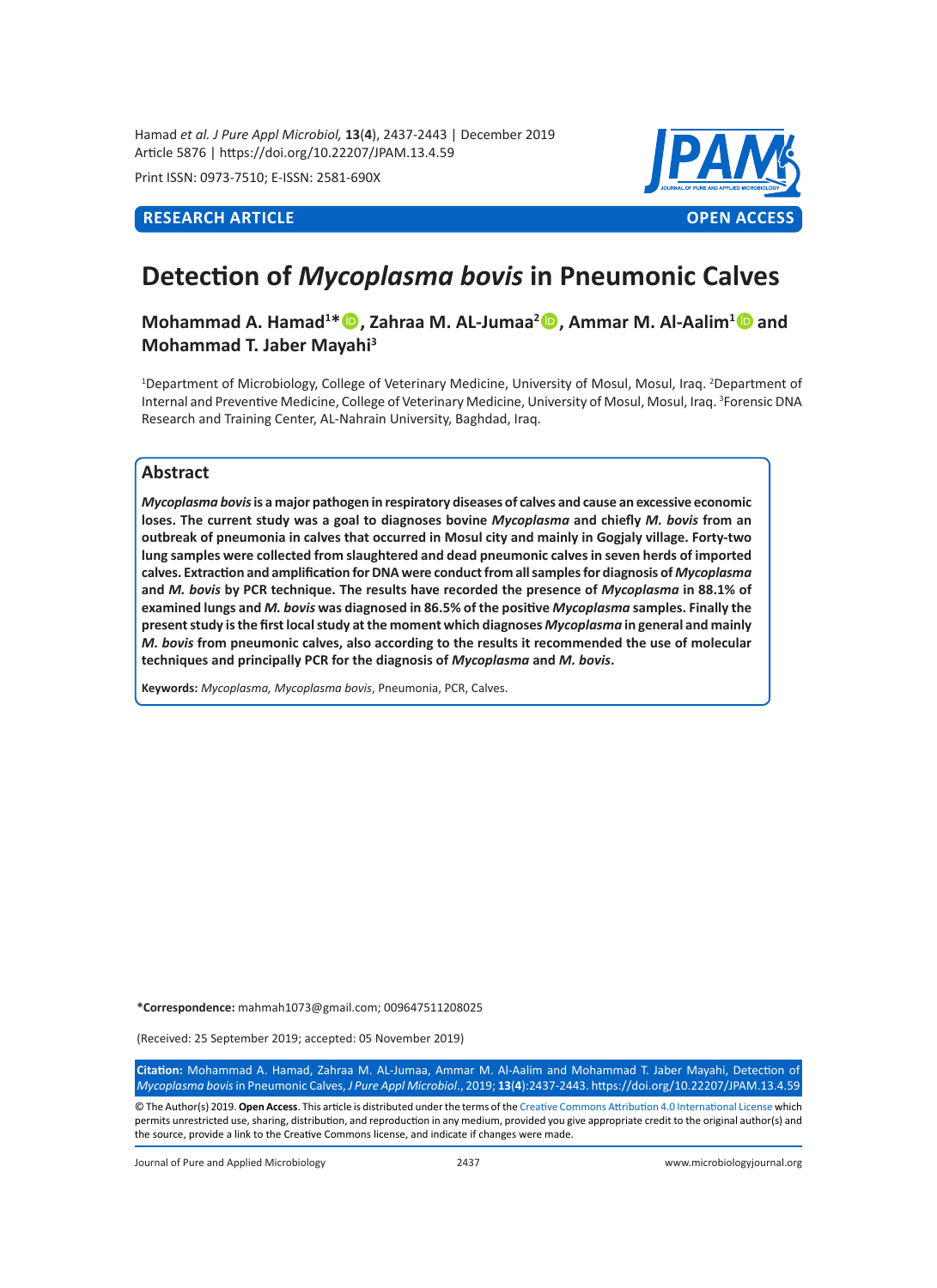#### **INTRODUCTION**

Pneumonia is one of the famous diseases of cattle and calves. It causes severe economic losses, including weight loss, feed loss, significant morbidity and mortality, neglected and underdeveloped animals, as well as the costs of treatment and early unwanted exclusion (such as death, euthanasia or slaughter)<sup>1-5</sup>.

Respiratory diseases and mainly pneumonia are caused by different agents including biological, chemical, and physical agents. The biological agents include viruses, bacteria, *Mycoplasma,* fungi, protozoa and parasites<sup>2,4</sup>.

Mycoplasmas are one of the principal causes of diseases in the respiratory system and other organs, and include lots of species like *Mycoplasma mycoides* subsp. *mycoides*, *M. bovis*, *Mycoplasma agalactiae*, *Mycoplasma dispar*, *Mycoplasma californicum*, *Mycoplasma canis*, *Mycoplasma alkalescens*, *Mycoplasma arginini*, *Mycoplasma bovirhinis*, *Mycoplasma bovigenitalium*, *Mycoplasma bovoculi*, ….ext.4,6.

*Mycoplasma bovis* is a principal pathogen of cattle and calves, and cause many infections in calves including pneumonia, arthritis, , and conjunctivitis $1,7-10$ . So the targeted of the current study was diagnosis *Mycoplasma* mainly *M. bovis* from an outbreak of pneumonia in calves.

#### **MATERIALS AND METHODS Samples**

Lung samples were collected from fortytwo slaughtered and dead pneumonic calves during an outbreak that occurred in Mosul city and mainly in Gogjaly village during the period of January-February/2019. The diseased calves were distributed in seven herds, the calves' numbers in these herds were ranged between (27-62 calves). The clinical signs and necropsy findings were recorded. The samples under cooling condition were transported to Microbiology and PCR laboratories at department of Microbiology-College of Veterinary Medicine/ University of Mosul, and saved under refrigeration till used. All the samples were undergone to extraction and amplification.

#### **DNA extraction and Amplification**

The DNA extraction was performed according to manufacturer instructions (gSYNC™ Geneaid extraction kit): Lung samples were collected and prepared as described by $11$ . They were collected in the plastic container and stored at -80°C until use. Lung tissue (25mg) was macerated in a 1.5 ml microcentrifuge tube with a pestle. To each sample, both of 200µl GST buffer solution and 20 µl of Proteinase-K were added. Samples were vortex thoroughly for 10 seconds and incubated at 60°C overnight. Dissolved samples were centrifuged at 16000 xg for 2 min, the supernatant was collected in new 1.5 ml tube, then 200 µl of GSB was added to the supernatant, again it was a vortex for 10 sec. 200µl absolute ethanol was added to the lysate sample and mixed well via vortex. All mixtures were transferred to GS columns and centrifuged at 16000 xg for 1min., then both W1(400µl) and W2 (600µl) buffers were added respectively to GS column with centrifugation. Finally 100µl of preheated elution buffer was added to each tube to elute the purified DNA, and stored at -20°C until used.

Two pairs of primers Table 1 were synthesized by BIONEER Co. (Korea) according to<sup>12-</sup> <sup>13</sup> for detecting the targeted genus *Mycoplasma*  and species *M. bovis*. PCR reaction was done in 25µl as in Table 2. The amplification program was performed depending on the instructions as in Table 3.

**Table 1.** Primers used to detect *Mycoplasma* genus and *M. bovis* strains

| Primer                |          | Sequence (5'-3') Product            | Molecular<br>weight |  |
|-----------------------|----------|-------------------------------------|---------------------|--|
| Detection of<br>Genus | MYCO.-F  | GGG-AGC-AAA-CAC-GAT-AGA-TAC-CCT     | 285 bp.             |  |
| Mycoplasma            | MYCO.-R  | TGC-ACC-ATC-TGT-CAC-TCT-GTT-ACC-CTC |                     |  |
| Detection of          | BOVIS.-F | ATA-TTG-AAA-AAG-TTA-TAT             | 232 bp.             |  |
| M. bovis              | BOVIS.-R | TAA-ACT-CTC-AGA-ATC-TA              |                     |  |

Journal of Pure and Applied Microbiology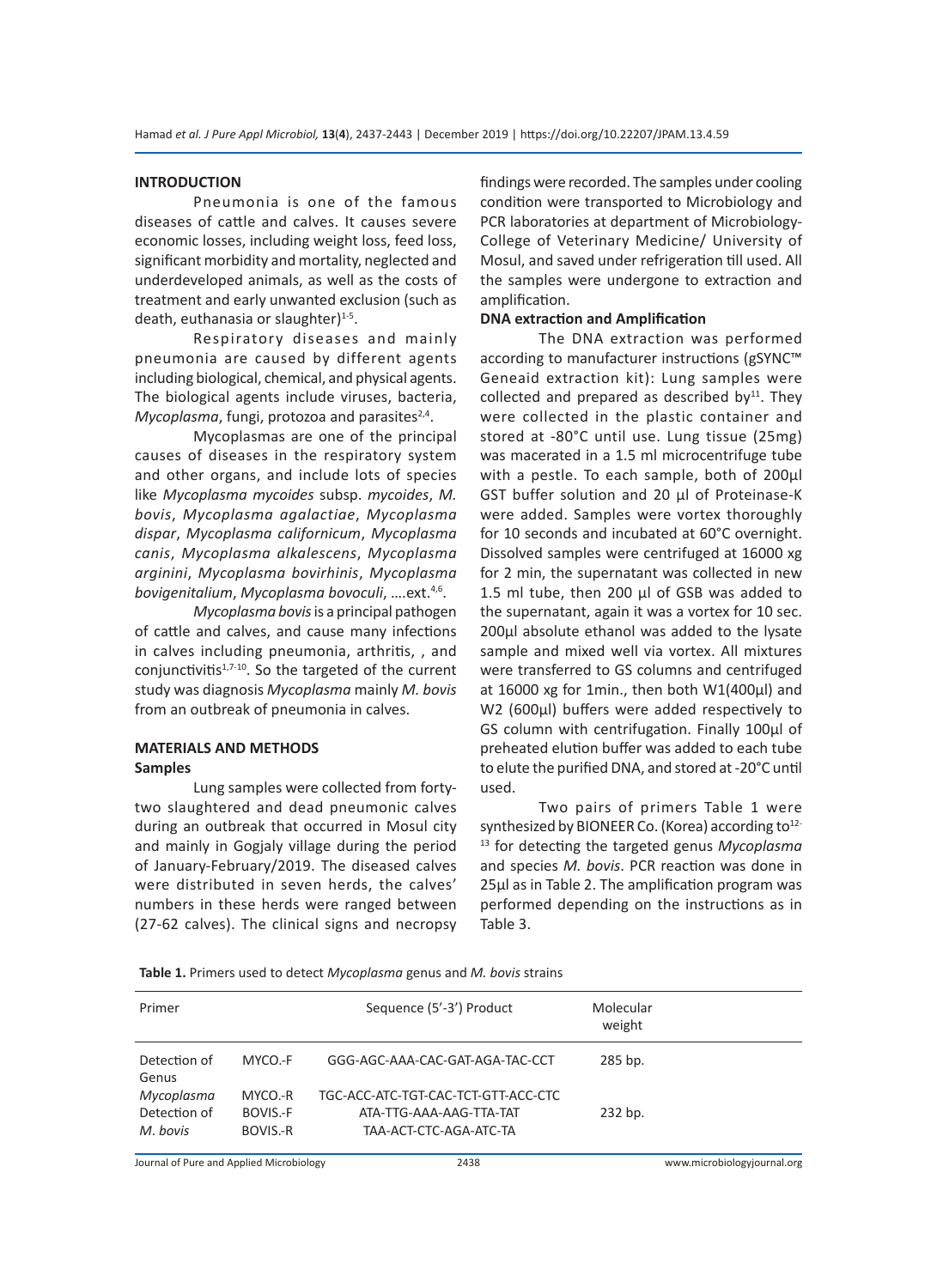**Table 2.** Final PCR buffer total volume 25µl

| Mixture                                                                                                                                                | Volume per reaction<br>(final conc.)                                                                    |
|--------------------------------------------------------------------------------------------------------------------------------------------------------|---------------------------------------------------------------------------------------------------------|
| PCR gradient water<br>2.5X Master Mix<br>Primer F $(10 \mu M)$<br>Primer R (10 µM)<br><b>Extracted DNA</b><br>MgC <sub>12</sub><br><b>Total Volume</b> | 6.5 µl<br>$10 \mu$ I (2.5X)<br>$1 \mu$ I (0.4 $\mu$ M)<br>$1 \mu$ (0.4 $\mu$ M)<br>5 µl<br>1.5<br>25 µl |
|                                                                                                                                                        |                                                                                                         |

All PCR products were analyzed by gel electrophoresis 2% agarose (Biometra, Germany), containing 0.8µl ethidium bromide in TBE buffer. DNA bands were visualized over a UV transilluminator.

#### **RESULTS**

All infected calves were suffered from pneumonic signs that included labored breathing, fever, tachypnea, frothy salivation. Morbidity rates ranged between (8-15%) and the mortality rates were about (15- 34%). In necropsy findings, the main lesions recorded were congestion, disseminating caseous nodules on the surface of lungs, marble appearance, hepatization (Fig. 1), and in some slaughtered calves, the lungs had a putrefied bad odor with ulceration on surface. The results of amplification appeared that 37(88.1%) samples were positive for *Mycoplasma* (Table 4, fig. 4), and *M. bovis* appeared in 32 (86.5%) samples from these positive lungs (Table 4, fig. 5).

**Table 3.** Thermocycler program for detection of *Mycoplasma* and *M. bovis*

| Cycle        | Temp.°C for<br>Mycoplasma | Temp. <sup>o</sup> C for<br>M. bovis | Time     | Stage                              |  |
|--------------|---------------------------|--------------------------------------|----------|------------------------------------|--|
| 1            | 95                        | 95                                   | 5min.    | <b>Initial DNA</b><br>denaturation |  |
| 30           | 95                        | 95                                   | 20sec.   | DNA denaturation                   |  |
|              | 59                        | 40                                   | 30sec.   | Primer annealing                   |  |
|              | 72                        | 72                                   | 30sec.   | Primer extension                   |  |
| $\mathbf{1}$ | 72                        | 72                                   | 5min.    | Final extension                    |  |
| 1            | 4                         | 4                                    | $\infty$ | Cooling                            |  |





**Fig. 1-3.** Lung suspected to be infected with bovine mycoplasmosis. 1*(*A: Caseous nodules*,* B: Congestion, C: Ulceration), 2 (A: Caseous nodules, B: Hepatization), 3(Marbling Appearance)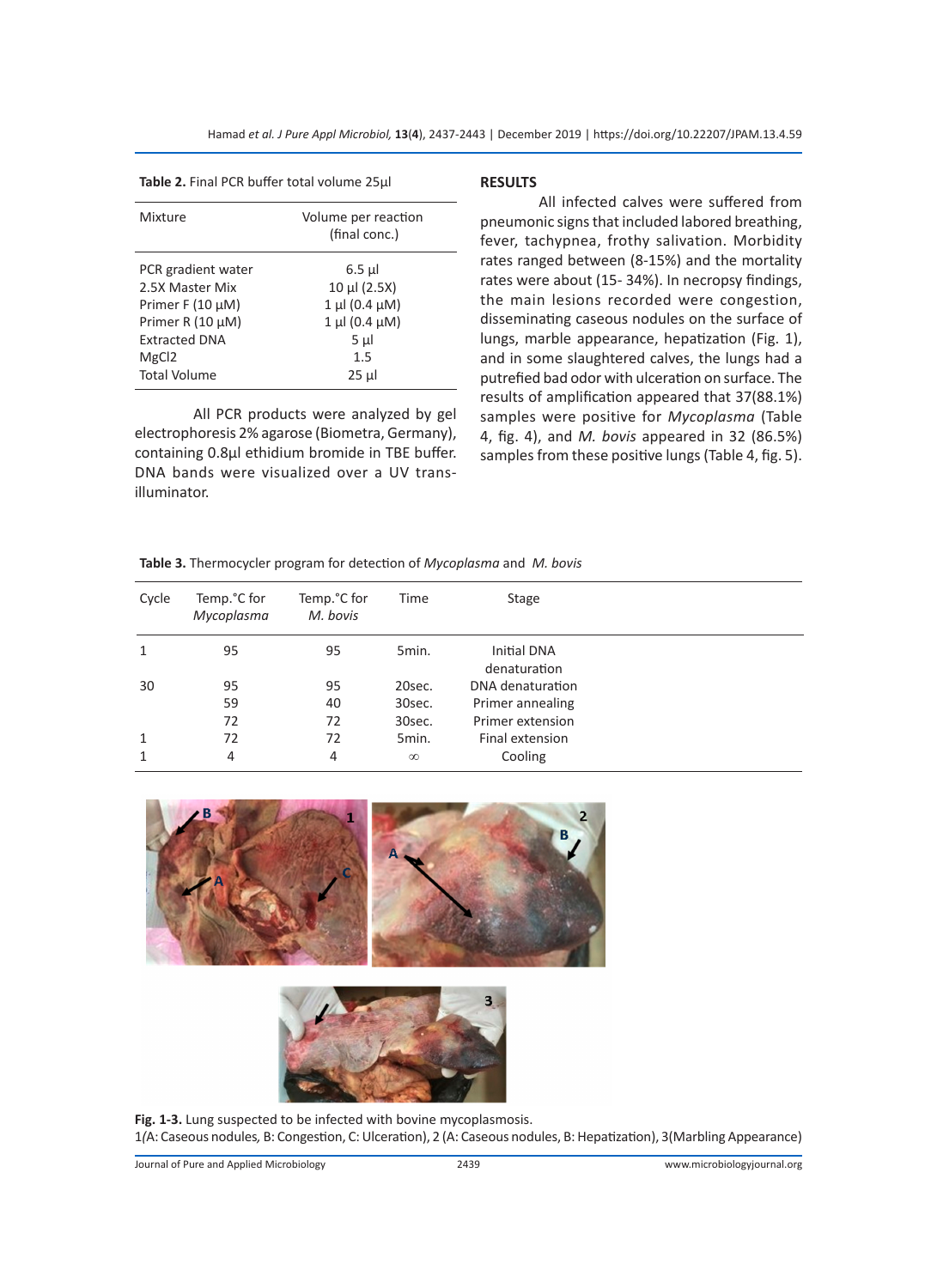#### **DISCUSSION**

*Mycoplasma bovis* is a principal pathogen of respiratory diseases and mainly pneumonia in calves, and causes heavy economic losses in the cattle industry which may reach up to the third of losses that correlated to respiratory infections $1,9,14$ .

The present study was targeted to diagnose the *Mycoplasma*, principally *M. bovis* from an outbreak of pneumonia in calves. So the results of the study recorded an excessive presence of *Mycoplasma* (88.1%) in samples of pneumonic calves, and *M. bovis* has appeared in 86.5% of these positive samples. The Mycoplasma rates and especially *M. bovis* excessive and terrible, and should care about especially when it a companied by considerable Morbidity (8-15%) and Mortality rates (15- 34%) with the knowledge that it appears as a resistant pathogen for several antimicrobials<sup>15-19</sup>, where one study reported that the increase in deaths of calves due to respiratory disease from an average 9.7% per year to 36.5% per year communicated with the isolation of *M. bovis* from the lungs<sup>20</sup>.

**Table 4.** Prevalence of *Mycoplasma* and *M. bovis*  detected in pneumonic calves lung

| No.<br>Lungs | Mycoplasma | %    | М.<br>bovis     | ℅ | %             |
|--------------|------------|------|-----------------|---|---------------|
| 42           | 37         | 88.1 | 32 <sup>2</sup> |   | $86.5*76.2**$ |

\* Rate of *M. bovis* from the positive Mycoplasmal samples \*\* Rate of *M. bovis* from the total lungs samples



Although there were no local studies about *Mycoplasma* and *M. bovis* in pneumonic cases for comparing, lots of studies worldwide diagnosed and/or isolated these microorganisms in high or considerable rates from pneumonia in calves. One of these studies which concurred the current results is a Turkish study<sup>21</sup> revealed that 80.9% of examined herds were positive for *Mycoplasma* infection and 87.6% of isolates were *M. bovis*. Another research in France<sup>22</sup> was diagnosed *M. bovis* in 78.5% of feedlot calves that were suffered from respiratory signs, while in more recently French study<sup>23</sup> the rate of isolation of M. *bovis* from cases of bovine respiratory disease was about 12–18% and it constituted about 55% of all isolated *Mycoplasma* from different pathogenic cases in cattle, whearas thorough investigation in feedlots in France<sup>24</sup>, one *M. bovis* strain turns out to be prevalent via the fattening stage and was accountable for shrill epidemics of bovine respiratory disease (BRD) with excessive insidegroup pervasiveness. Whilst in the Netherlands *M. bovis* was found in 20% of pneumonic calves in fattening flocks, though it found in very little rate in healthy calves  $(3\%)^{25-26}$ , and in a recent Dutch study17 the lung isolates from *M. bovis* accounted about 58.5% of all *M. bovis* isolates diagnosed from a different infection during 2008- 2014. Also, a study in Denmark was reported that 86% of pneumonic lungs found infected with mycoplasmas, and *M. bovis* appeared in 24% of these lungs<sup>27</sup>. Whereas Tschopp et al.,

**Fig. 4.** PCR amplification products of *Mycoplasma* gene on 2% agarose gel.

M: Marker (100 – 1000 bp), samples (1 – 5): positive for genus *Mycoplasma* At 285 bp. molecular weight, +ve: Control positive for genus *Mycoplasma*, -ve: Control negative for genus *Mycoplasma*.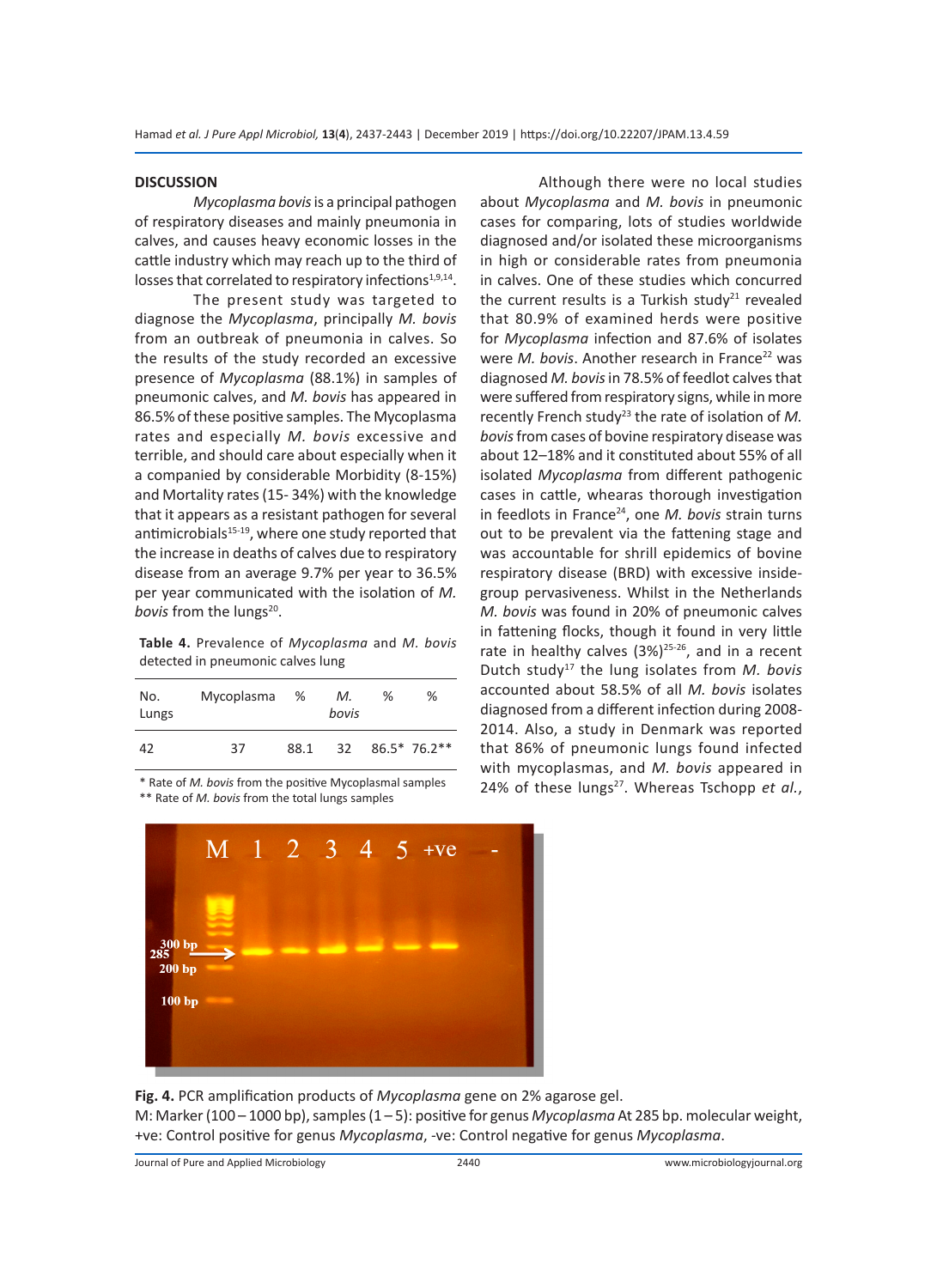

**Fig. 5.** PCR amplification products of *Mycoplasma bovis* gene on 2% agarose gel.

M: Marker (100 – 1000 bp), samples (1 – 5): positive for *M. bovis* At 232 bp. molecular weight, +ve: Control positive for *M. bovis*, -ve: Control negative for *M. bovis*.

200128 inspected pneumonia in feedlot calves and stated that 50.3% of obivious respiratory attacks were attributed to *M. bovis.* In Belgium, a study rumored the acute and recurrent respiratory cases and showed the isolation of Mycoplasmas from 78% of calves undergoing recurrent respiratory infection and from 65% of acute pneumonia infections. *M. bovis* was presence in 35% of calves suffering from recurrent respiratory infection, and from 50% of acute infections<sup>29</sup>. While in a recent Belgian study<sup>30</sup> recorded isolation of mycoplasma species by 70.5% at the level of the individual calf, while at the herd level, the presence of *M. bovis* was detected in 84.6% of the tested herds. Also, for comparison, a Pakistani study indicated that *M. bovis* was isolated by 42% of all dead calves (15 calves) and lives (35 calves) understudy at the time<sup>31</sup>. The main differences between the current results and the results of the global studies may be due to the differing in environmental conditions, ages of animal, the health status, feeding, and the strains of animals $3,32-35$ , although the calves undergo the present study were from importing strain.

The results of current study showed diagnosis of *M. bovis* from 86.5% of the positive lungs for *Mycoplasma*, which means the presence of other Mycoplasma species (13.5%) that may be playing a role in the occurrence of pneumonia in calves, and there are many universal studies that confirmed the presence of other *Mycoplasma* species excluding *M. bovis* in pneumonic calves lungs, as well as they may be isolated or were diagnosed in an excessive rates and in some times in a rates higher than *M. bovis*23,26-27,36. While other studies reviewed no diagnosis of *M. bovis* from pneumonic infections in calves<sup>37-38</sup>.

Depending on the obtained results, the PCR technique was appeared as an excellent directly method in the diagnosis of *Mycoplasma* and principally *M. bovis* from pneumonic lungs, without the demands for culturing microorganism, which is accurate method and will reduce the consuming time and efforts**.** Many global studies supported the use of PCR instead of the culturing or together for diagnosis of *Mycoplasma* and particularly *M. bovis*<sup>39-45</sup>.

In conclusion, this study is the first local research at the moment to diagnose *Mycoplasma* in general and in particular *M. bovis* of pulmonary calves using molecular techniques. Also, according to the current results it recommends the use of PCR in the direct diagnosis of *M. bovis* from pneumonic lungs, and detect the other *Mycoplasma* species in pneumonic calves.

#### **ACKNOWLEDGEMENTS**

The authors thank college of the Veterinary Medicines/ University of Mosul, Iraq for their Moral support.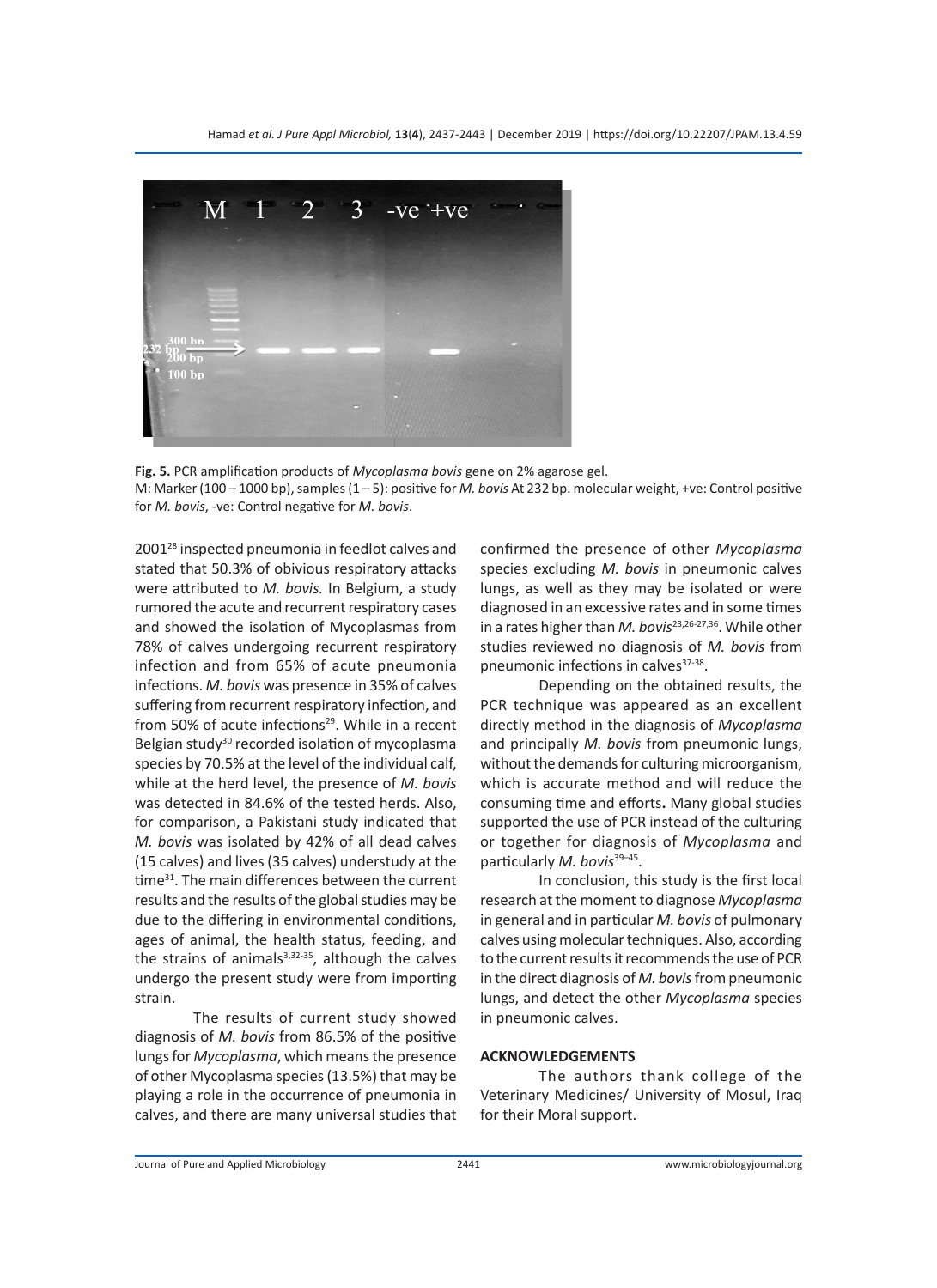#### **CONFLICTS OF INTEREST**

The authors declare that there is no conflict of interest.

#### **AUTHORS' CONTRIBUTION**

All authors listed have made a substantial, direct and intellectual contribution to the work, and approved it for publication.

#### **FUNDING**

None.

#### **DATA AVAILABILITY**

All datasets created or investigated during this study are involved in the manuscript and/or the Supplementary Files.

#### **ETHICS STATEMENT**

This article does not contain any studies with human participants or animals performed by any of the authors.

#### **REFERENCES**

- 1. Nicholas RA , Ayling RD. *Mycoplasma bovis*: disease, diagnosis, and control. *Res. Vet. Sci.*, 2003; **74**: 105-12. https://doi.org/10.1016/S0034-5288(02)00155-8
- 2. Radostitis OM, Gay CC, Hinchcliff KW, Constable PD. 2007. Veterinary Medicine : A textbook of the diseases of cattle, horses, Sheep, Pig & goats. Part1, PP:471- 472.10<sup>th</sup> ed, Elsevier, New York.
- 3. Taylor JD, Fulton RW, Lehenbauer TW, Step DL, Confer AW. The epidemiology of bovine respiratory disease: what is the evidence for predisposing factors?. *Can. Vet. J.*, 2010; **51**: 1095–1102.
- 4. Quinn PJ, Markey BK, Leonard FC, Fitz Patric ES, Fanning S, Hartigan PJ. Veterinary Microbiology & Microbial disease, 2011; 67-69. 2nd ed. UK. WiLey-Blackwell.
- 5. Petersen MB, Ersboll AK, Krogh K, Nielsen LR. Increased incidence rate of undesired early heifer departure in *Mycoplasma bovis*-antibody positive Danish dairy cattle herds. *Prevent Vet. Med.*, 2019; **166**: 86-92. https://doi.org/10.1016/j.prevetmed.2019.03.013
- 6. Maunsell FP, Donovan GA. *Mycoplasma bovis* Infections in young calves. *Vet. Clin. North Am. Food Anim. Pract.*, 2009; **25**(1): 139-177. https://doi. org/10.1016/j.cvfa.2008.10.011
- 7. Pfutzner H, Sachse K. *Mycoplasma bovis* as an agent of mastitis, pneumonia, arthritis and genital disorders in cattle, *Rev. Sci. Tech.*, 1996; **15**: 1477–1494. https:// doi.org/10.20506/rst.15.4.987
- 8. Eissa SI, Hassan AM, Hashem YM, Shaker MM. Comparative molecular study of *Mycoplasma bovis* isolates from Egyptian buffaloes and cows suffered from mastitis. *Europ. J. of Biol. Sci.*, 2012; **4**(4): 114- 120.
- 9. Aebi M, Borne HP, Raemy A, Steiner A, Pilo P, Bodmer

M. *Mycoplasma bovis* infections in Swiss dairy cattle: A clinical investigation. *Acta Veterinaria Scandinavica*, 2015; **57**(10): 1-11. https://doi.org/10.1186/s13028- 015-0099-x

- 10. Abdeen EE, Mousa WS, and Suelam II. Genotyping of Mycoplasma bovis isolated from cattle suffering from respiratory manifestation in Menofia Province, Egypt. *Pak. Vet. J.*, 2017; **37**(1): 69-72.
- 11. Santos EM, Paula JFR, Motta PMC, Heinemann MB, Leite RC, Haddad JPA, Del Puerto HL, Reis JKP. Comparison of three methods of DNA extraction from peripheral blood mononuclear cells and lung fragments of equines, *Gene and Mol. Res.*, 2010; **9**(3): 1591-1598. https://doi.org/10.4238/vol9-3gmr818
- 12. Aghabalaei E, Hedayati M H, Shapouri R, Ghorbani M, Nejati M Sadati M and Ahmadi H. Detection of Urogenital Mycoplasmas using Culture and PCR, *Journal of Advances in Bioresearch SOE*, 2012; **3**(4): 181- 184.
- 13. Maunsell FP, Woolums AR, Francoz D, Rosenbusch RF, Step D L, Wilson DJ, and Janzen ED. *Mycoplasma bovis* infections in cattle. *Journal of veterinary internal medicine / American College of Veterinary Internal Medicine*, 2011; **25**(4): 772-83. https://doi. org/10.1111/j.1939-1676.2011.0750.x
- 14. Yilmaz R, Cangul I T, Onat K, Akkoc A, Ozyigit M O, Akdesir E. Histopathological, mmunohisto-chemical and bacteriological characterization of *Mycoplasma bovis* pneumonia in cattle. *Pak. Vet. J.*, 2016; **36**:316- 21.
- 15. Hendrick SH, Bateman KG, Rosengren LB. The effect of antimicrobial treatment and preventive strategies on bovine respiratory disease and genetic relatedness and antimicrobial resistance of *Mycoplasma bovis* isolates in a western Canadian feedlot. *Can. Vet. J.*, 2015; **54**: 1146–1156.
- 16. Gautier-Bouchardon AV, Ferre S, Le Grand D, Paoli A, Gay E, Poumarat F. Overall decrease in the susceptibility of *Mycoplasma bovis* to antimicrobials over the past 30 years in France. *PLOS ONE*, 2014; **9**(2):e87672. https:// doi.org/10.1371/journal.pone.0087672
- 17. Heuvelink A, Reugebrink C, Mars J. Antimicrobial susceptibility of *Mycoplasma bovis* isolates from veal calves and dairy cattle in the Netherlands. *Vet. Microb.*, 2016; **189**: 1-7. https://doi.org/10.1016/j. vetmic.2016.04.012
- 18. Lysnyansky I, Ayling RD. *Mycoplasma bovis*: mechanisms of resistance and trends in antimicrobial susceptibility. *Front. Microbiol.*, 2016;7:595. https:// doi.org/10.3389/fmicb.2016.00595
- 19. Sulyok KM, Beko K, Kreizinger Z, Wehmann E, Gyuranecz M. Development of molecular methods for the rapid detection of antibiotic susceptibility of *Mycoplasma bovis*. *Vet. Microb.*, 2018; **213**: 47-57. https://doi.org/10.1016/j.vetmic.2017.11.026
- 20. Gourlay RN, Thomas LH, Wyld SG. Increased severity of calf pneumonia associated with the appearance of *Mycoplasma bovis* in a rearing herd. *The Vet. Rec.*, 1989; **124**(16): 420-422. https://doi.org/10.1136/ vr.124.16.420
- 21. Sayin Z, Sakmanoglu A, Ucan US, Uslu A, Hadimli HH, Zeki Aras Z, Ozdemir O, Erganis O. Mycoplasma